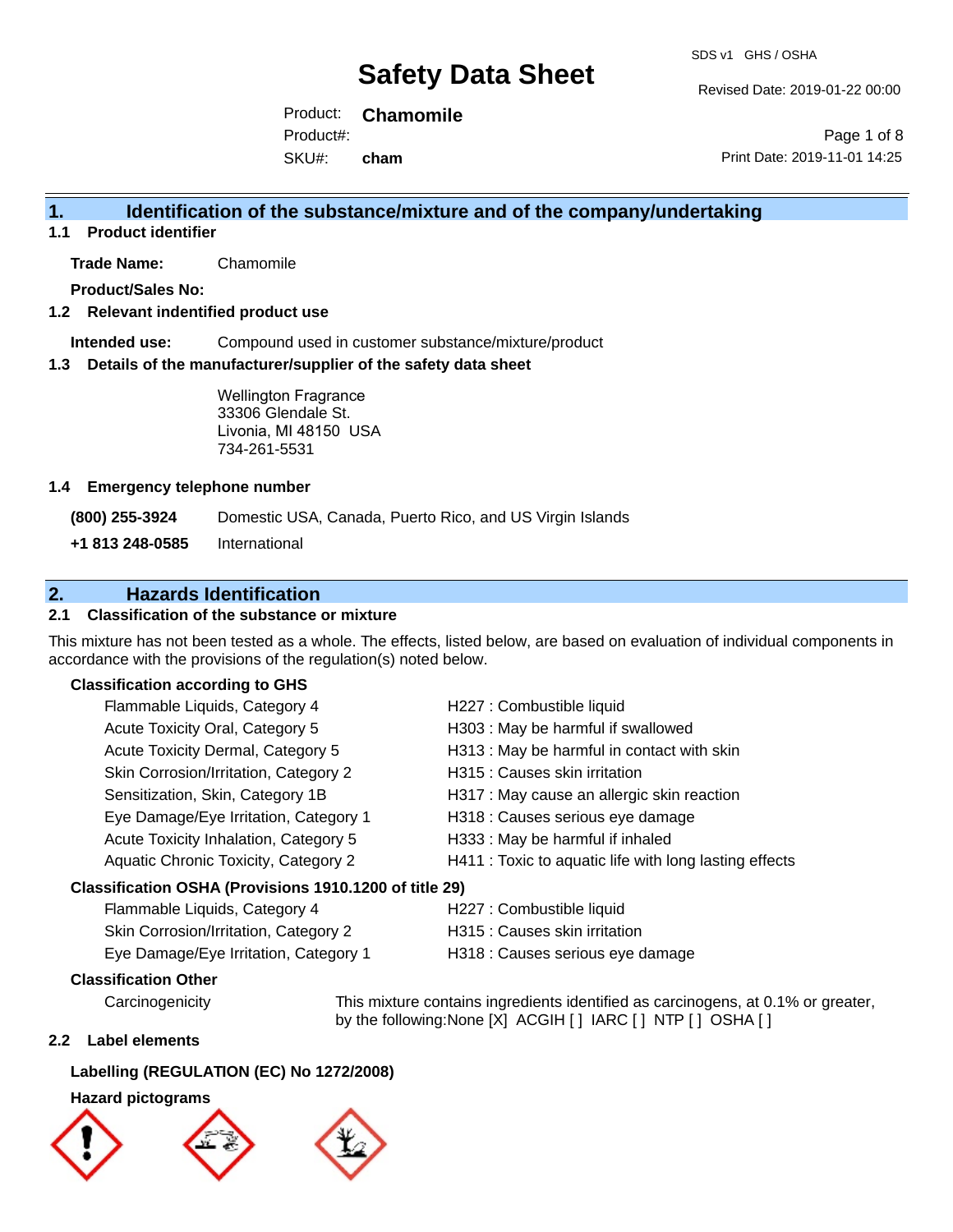SDS v1 GHS / OSHA

Revised Date: 2019-01-22 00:00

Product: **Chamomile** SKU#: Product#: **cham**

Page 2 of 8 Print Date: 2019-11-01 14:25

| <b>Signal Word: Danger</b>      |                                                                                                                                       |
|---------------------------------|---------------------------------------------------------------------------------------------------------------------------------------|
| <b>Hazard statments</b>         |                                                                                                                                       |
| H <sub>227</sub>                | Combustible liquid                                                                                                                    |
| H <sub>303</sub>                | May be harmful if swallowed                                                                                                           |
| H <sub>3</sub> 13               | May be harmful in contact with skin                                                                                                   |
| H315                            | Causes skin irritation                                                                                                                |
| H317                            | May cause an allergic skin reaction                                                                                                   |
| H318                            | Causes serious eye damage                                                                                                             |
| H333                            | May be harmful if inhaled                                                                                                             |
| H411                            | Toxic to aquatic life with long lasting effects                                                                                       |
| <b>Precautionary Statements</b> |                                                                                                                                       |
| <b>Prevention:</b>              |                                                                                                                                       |
| P235                            | Keep cool                                                                                                                             |
| P <sub>264</sub>                | Wash hands thoroughly after handling                                                                                                  |
| P272                            | Contaminated work clothing should not be allowed out of the workplace                                                                 |
| P273                            | Avoid release to the environment                                                                                                      |
| <b>Response:</b>                |                                                                                                                                       |
| P302 + P352                     | IF ON SKIN: Wash with soap and water                                                                                                  |
| P304 + P312                     | IF INHALED: Call a POISON CENTER or doctor/physician if you feel unwell                                                               |
| P305 + P351 + P338              | IF IN EYES: Rinse cautiously with water for several minutes Remove contact lenses if<br>present and easy to do. continue rinsing      |
| P310                            | Immediately call a POISON CENTER or doctor/physician                                                                                  |
| P312                            | Call a POISON CENTER or doctor/physician if you feel unwell                                                                           |
| $P333 + P313$                   | If skin irritation or a rash occurs: Get medical advice/attention                                                                     |
| P362                            | Take off contaminated clothing and wash before reuse                                                                                  |
| P363                            | Wash contaminated clothing before reuse                                                                                               |
| P370 + P378                     | In case of fire: Use Carbon dioxide (CO2), Dry chemical, or Foam for extinction. Do not use<br>a direct water jet on burning material |
| P391                            | <b>Collect Spillage</b>                                                                                                               |

#### **2.3 Other Hazards**

**no data available**

# **3. Composition/Information on Ingredients**

### **3.1 Mixtures**

This product is a complex mixture of ingredients, which contains among others the following substance(s), presenting a health or environmental hazard within the meaning of the UN Globally Harmonized System of Classification and Labeling of Chemicals (GHS):

| CAS#<br>Ingredient | EC#                  | Conc.<br>Range | <b>GHS Classification</b> |
|--------------------|----------------------|----------------|---------------------------|
| $97 - 85 - 8$      | 202-612-5            | 10 - 20 $\%$   | H <sub>226</sub>          |
|                    | Isobutyl isobutyrate |                |                           |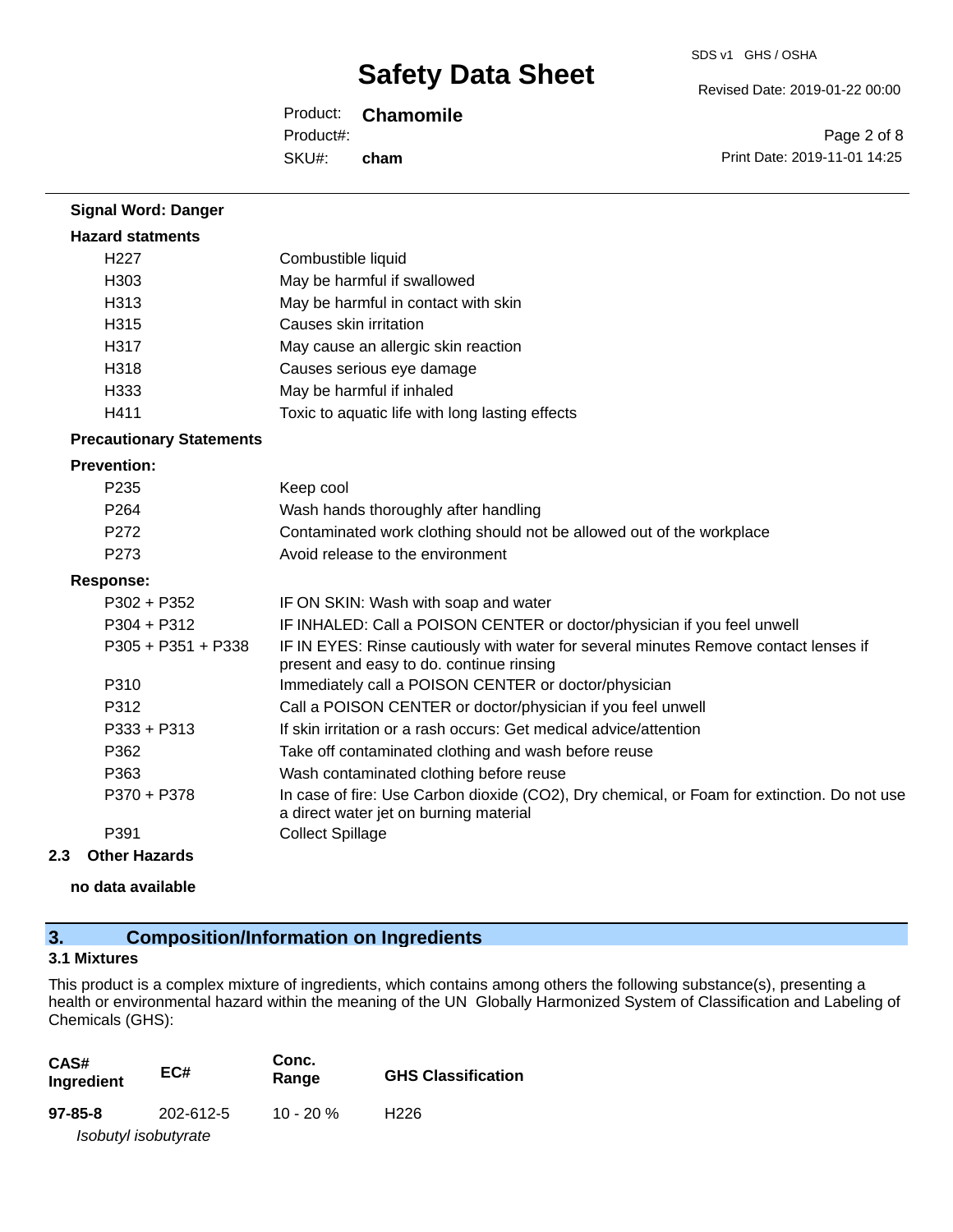Revised Date: 2019-01-22 00:00

# Product: **Chamomile**

Product#:

SKU#: **cham**

Page 3 of 8 Print Date: 2019-11-01 14:25

| CAS#                   |                            | Conc.                                          |                                     |
|------------------------|----------------------------|------------------------------------------------|-------------------------------------|
| Ingredient             | EC#                        | Range                                          | <b>GHS Classification</b>           |
| 84-66-2                | 201-550-6                  | 10 - 20 %                                      | H316; H402                          |
| Diethyl phthalate      |                            |                                                |                                     |
| 120-51-4               | 204-402-9                  | 10 - 20 %                                      | H302; H313; H400; H411              |
| <b>Benzyl Benzoate</b> |                            |                                                |                                     |
| 8050-15-5              | 232-476-2                  | 10 - 20 %                                      | H402; H412                          |
|                        |                            | Methyl ester of rosin (partially hydrogenated) |                                     |
| 78-70-6                | 201-134-4                  | $5 - 10%$                                      | H227; H303; H315; H317; H319; H402  |
| Linalool               |                            |                                                |                                     |
| 106-24-1               | 203-377-1                  | $5 - 10%$                                      | H303; H315; H317; H318; H402        |
| Geraniol               |                            |                                                |                                     |
| $60 - 12 - 8$          | 200-456-2                  | $2 - 5%$                                       | H302; H313; H316; H319              |
| phenethyl alcohol      |                            |                                                |                                     |
| 106-25-2               | 203-378-7                  | $2 - 5%$                                       | H303; H315; H317; H319; H401        |
| Nerol                  |                            |                                                |                                     |
| $128 - 51 - 8$         | 204-891-9                  | $2 - 5%$                                       | H303; H317; H319; H401; H411        |
| Nopyl acetate          |                            |                                                |                                     |
| 8007-35-0              | 232-357-5                  | $2 - 5%$                                       | H316; H401; H411                    |
| Terpineol acetate      |                            |                                                |                                     |
| 470-82-6               | 207-431-5                  | $2 - 5%$                                       | H226; H303; H316; H317              |
| Eucalyptol<br>106-22-9 | 203-375-0                  | $2 - 5%$                                       | H303; H313; H315; H317; H319; H401  |
| Citronellol            |                            |                                                |                                     |
| 98-55-5                | 202-680-6                  | $2 - 5%$                                       | H227; H303; H315; H319; H401        |
| <b>Terpineol</b>       |                            |                                                |                                     |
| $91 - 64 - 5$          | 202-086-7                  | $2 - 5%$                                       | H302; H317; H402                    |
| Coumarin               |                            |                                                |                                     |
| 5989-27-5              | 227-813-5                  | $1 - 2%$                                       | H226; H304; H315; H317; H400; H410  |
| Limonene               |                            |                                                |                                     |
| 142-92-7               | 205-572-7                  | $1 - 2%$                                       | H226; H316; H401; H411              |
| Hexyl acetate          |                            |                                                |                                     |
| 2050-08-0              | 218-080-2                  | $1 - 2%$                                       | H302; H400; H410                    |
| Amyl salicylate        |                            |                                                |                                     |
| 115-95-7               | 204-116-4                  | $1 - 2%$                                       | H227; H315; H317; H320; H402        |
| <b>Linalyl Acetate</b> |                            |                                                |                                     |
| $111 - 13 - 7$         | 203-837-1                  | $1 - 2%$                                       | H226; H303; H402                    |
| 2-Octanone             |                            |                                                |                                     |
| 8008-93-3              | 284-503-2                  | $1 - 2%$                                       | H227; H302; H304; H316; H317; H401; |
| Wormwood oil           |                            |                                                | H411                                |
| 2705-87-5              | 220-292-5                  | $0.1 - 1.0 %$                                  | H302; H312; H317; H332; H400; H410  |
|                        | Allyl cyclohexylpropionate |                                                |                                     |
| 105-87-3               | 203-341-5                  | $0.1 - 1.0 %$                                  | H315; H317; H401; H412              |
| Geranyl Acetate        |                            |                                                |                                     |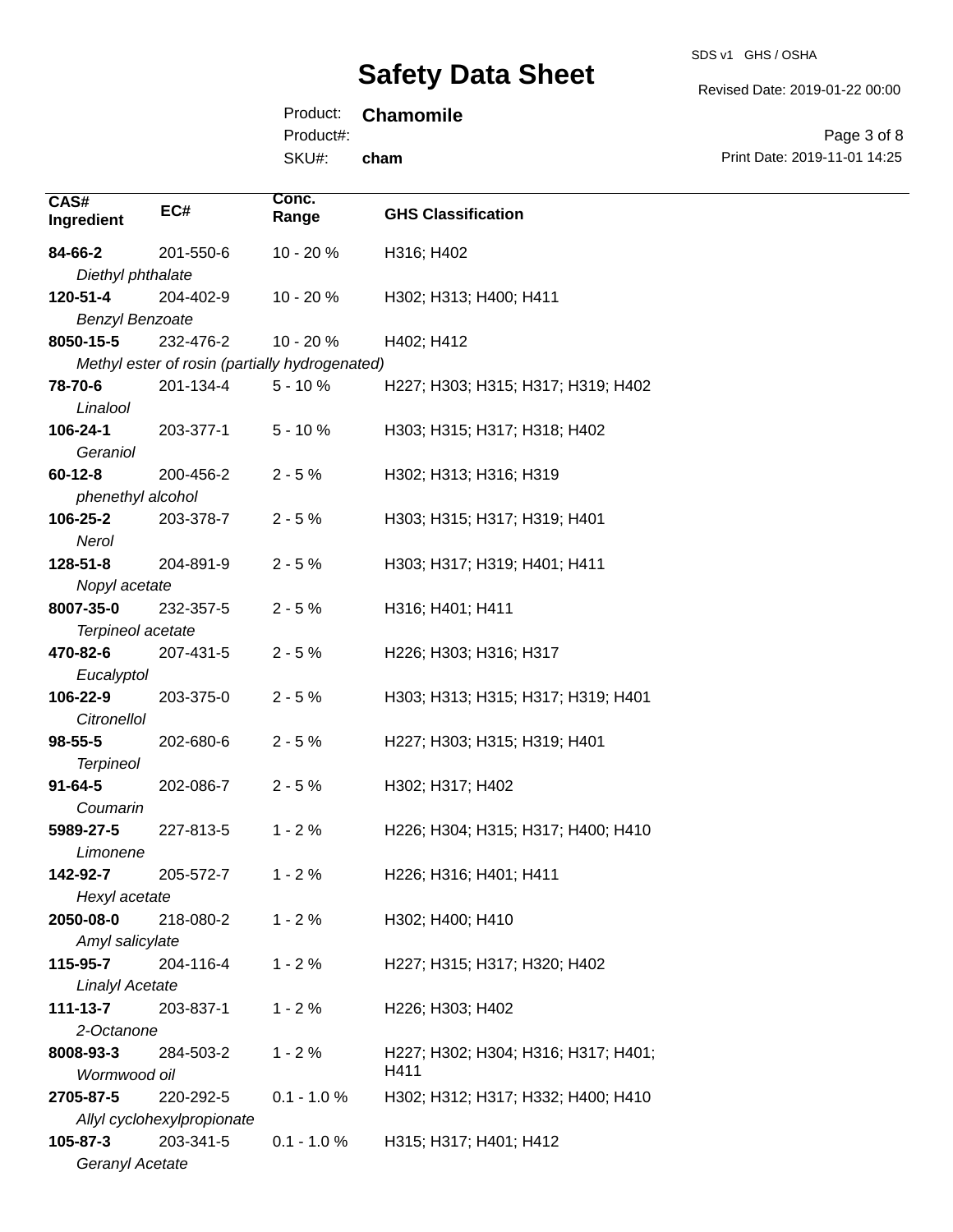SDS v1 GHS / OSHA

Revised Date: 2019-01-22 00:00

|                       |                                          | Product:                                                 | <b>Chamomile</b>                                                           |                                                                                                               |
|-----------------------|------------------------------------------|----------------------------------------------------------|----------------------------------------------------------------------------|---------------------------------------------------------------------------------------------------------------|
|                       |                                          | Product#:                                                |                                                                            | Page 4 of 8                                                                                                   |
|                       |                                          | SKU#:                                                    | cham                                                                       | Print Date: 2019-11-01 14:25                                                                                  |
| CAS#<br>Ingredient    | EC#                                      | Conc.<br>Range                                           | <b>GHS Classification</b>                                                  |                                                                                                               |
|                       |                                          | See Section 16 for full text of GHS classification codes |                                                                            |                                                                                                               |
|                       |                                          |                                                          |                                                                            | See Section 16 for full text of GHS classification codes which where not shown in section 2                   |
|                       |                                          | Total Hydrocarbon Content (% $w/w$ ) = 2.71              |                                                                            |                                                                                                               |
|                       |                                          |                                                          |                                                                            |                                                                                                               |
| 4.                    | <b>First Aid Measures</b>                |                                                          |                                                                            |                                                                                                               |
| 4.1                   | <b>Description of first aid measures</b> |                                                          |                                                                            |                                                                                                               |
| Inhalation:           |                                          |                                                          | Obtain medical advice.                                                     | Remove from exposure site to fresh air and keep at rest.                                                      |
| <b>Eye Exposure:</b>  |                                          |                                                          |                                                                            | Flush immediately with water for at least 15 minutes.<br>Contact physician if symptoms persist.               |
| <b>Skin Exposure:</b> |                                          |                                                          |                                                                            | Remove contaminated clothes. Wash thoroughly with water (and soap).<br>Contact physician if symptoms persist. |
| Ingestion:            |                                          |                                                          |                                                                            | Rinse mouth with water and obtain medical advice.                                                             |
| 4.2                   |                                          |                                                          | Most important symptoms and effects, both acute and delayed                |                                                                                                               |
| Symptoms:             |                                          |                                                          | no data available                                                          |                                                                                                               |
| <b>Risks:</b>         |                                          |                                                          |                                                                            | Refer to Section 2.2 "Hazard Statements"                                                                      |
| 4.3                   |                                          |                                                          | Indication of any immediate medical attention and special treatment needed |                                                                                                               |
| <b>Treatment:</b>     |                                          |                                                          | Refer to Section 2.2 "Response"                                            |                                                                                                               |
| 5.                    | <b>Fire-Fighting measures</b>            |                                                          |                                                                            |                                                                                                               |
| 5.1                   | <b>Extinguishing media</b>               |                                                          |                                                                            |                                                                                                               |
| Suitable:             |                                          |                                                          |                                                                            | Carbon dioxide (CO2), Dry chemical, Foam                                                                      |
| <b>Unsuitable</b>     |                                          |                                                          |                                                                            | Do not use a direct water jet on burning material                                                             |
|                       |                                          |                                                          | 5.2 Special hazards arising from the substance or mixture                  |                                                                                                               |
|                       | During fire fighting:                    |                                                          | Water may be ineffective                                                   |                                                                                                               |
|                       | 5.3 Advice for firefighters              |                                                          |                                                                            |                                                                                                               |
|                       | <b>Further information:</b>              |                                                          |                                                                            | Standard procedure for chemical fires                                                                         |
| 6.                    |                                          | <b>Accidental Release Measures</b>                       |                                                                            |                                                                                                               |

#### **6.1 Personal precautions, protective equipment and emergency procedures**

Avoid inhalation and contact with skin and eyes. A self-contained breathing apparatus is recommended in case of a major spill.

#### **6.2 Environmental precautions**

Keep away from drains, soil, and surface and groundwater.

#### **6.3 Methods and materials for containment and cleaning up**

Clean up spillage promptly. Remove ignition sources. Provide adequate ventilation. Avoid excessive inhalation of vapors. Gross spillages should be contained by use of sand or inert powder and disposed of according to the local regulations.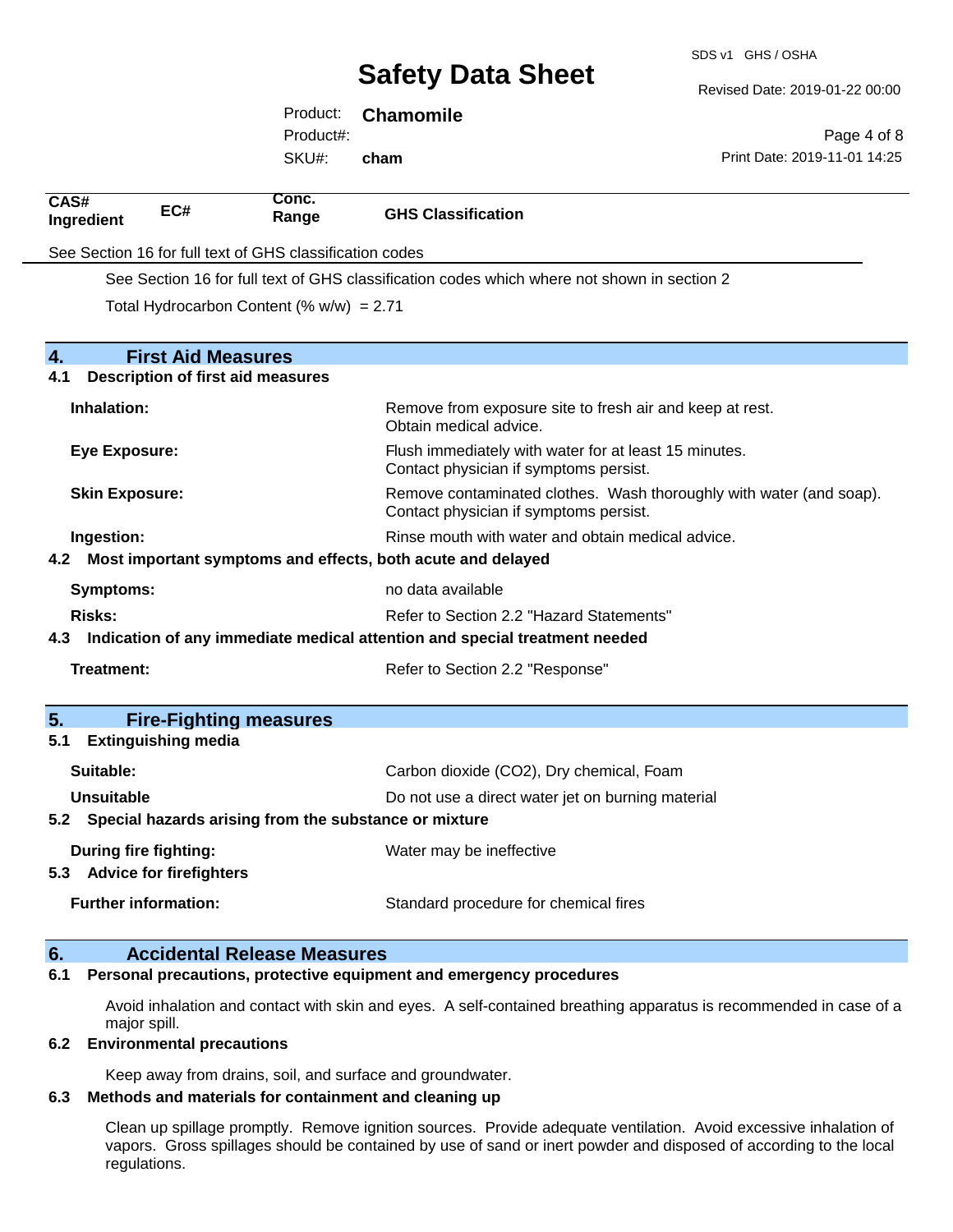Revised Date: 2019-01-22 00:00

Product: **Chamomile**

Product#:

SKU#: **cham**

Page 5 of 8 Print Date: 2019-11-01 14:25

#### **6.4 Reference to other sections**

Not Applicable

### **7. Handling and Storage**

#### **7.1 Precautions for safe handling**

Apply according to good manufacturing and industrial hygiene practices with proper ventilation. Do not drink, eat or smoke while handling. Respect good personal hygiene.

#### **7.2 Conditions for safe storage, including any incompatibilities**

Store in a cool, dry and ventilated area away from heat sources and protected from light in tightly closed original container. Avoid uncoated metal container. Keep air contact to a minimum.

#### **7.3 Specific end uses**

No information available

#### **8. Exposure Controls/Personal Protection**

#### **8.1 Control parameters**

| <b>Exposure Limits:</b>      |                   |                              |       |                                            |      |             |
|------------------------------|-------------------|------------------------------|-------|--------------------------------------------|------|-------------|
| <b>Component</b>             |                   |                              | ACGIH | ACGIH<br>TWA ppm STEL ppm TWA ppm STEL ppm | OSHA | <b>OSHA</b> |
| 84-66-2                      | Diethyl phthalate |                              |       |                                            |      |             |
| <b>Engineering Controls:</b> |                   | Use local exhaust as needed. |       |                                            |      |             |

#### **8.2 Exposure controls - Personal protective equipment**

| Eye protection:                | Tightly sealed goggles, face shield, or safety glasses with brow guards and side shields, etc.<br>as may be appropriate for the exposure |
|--------------------------------|------------------------------------------------------------------------------------------------------------------------------------------|
| <b>Respiratory protection:</b> | Avoid excessive inhalation of concentrated vapors. Apply local ventilation where appropriate.                                            |
| <b>Skin protection:</b>        | Avoid Skin contact. Use chemically resistant gloves as needed.                                                                           |

#### **9. Physical and Chemical Properties**

#### **9.1 Information on basic physical and chemical properties**

| Appearance:                  | Liquid                              |
|------------------------------|-------------------------------------|
| Odor:                        | <b>Conforms to Standard</b>         |
| Color:                       | Yellow - Olive/Golden Yellow (G6-9) |
| <b>Viscosity:</b>            | Liquid                              |
| <b>Freezing Point:</b>       | Not determined                      |
| <b>Boiling Point:</b>        | Not determined                      |
| <b>Melting Point:</b>        | Not determined                      |
| <b>Flashpoint (CCCFP):</b>   | 142 F (61.11 C)                     |
| <b>Auto flammability:</b>    | Not determined                      |
| <b>Explosive Properties:</b> | None Expected                       |
| <b>Oxidizing properties:</b> | None Expected                       |
| Vapor Pressure (mmHg@20 C):  | 0.5795                              |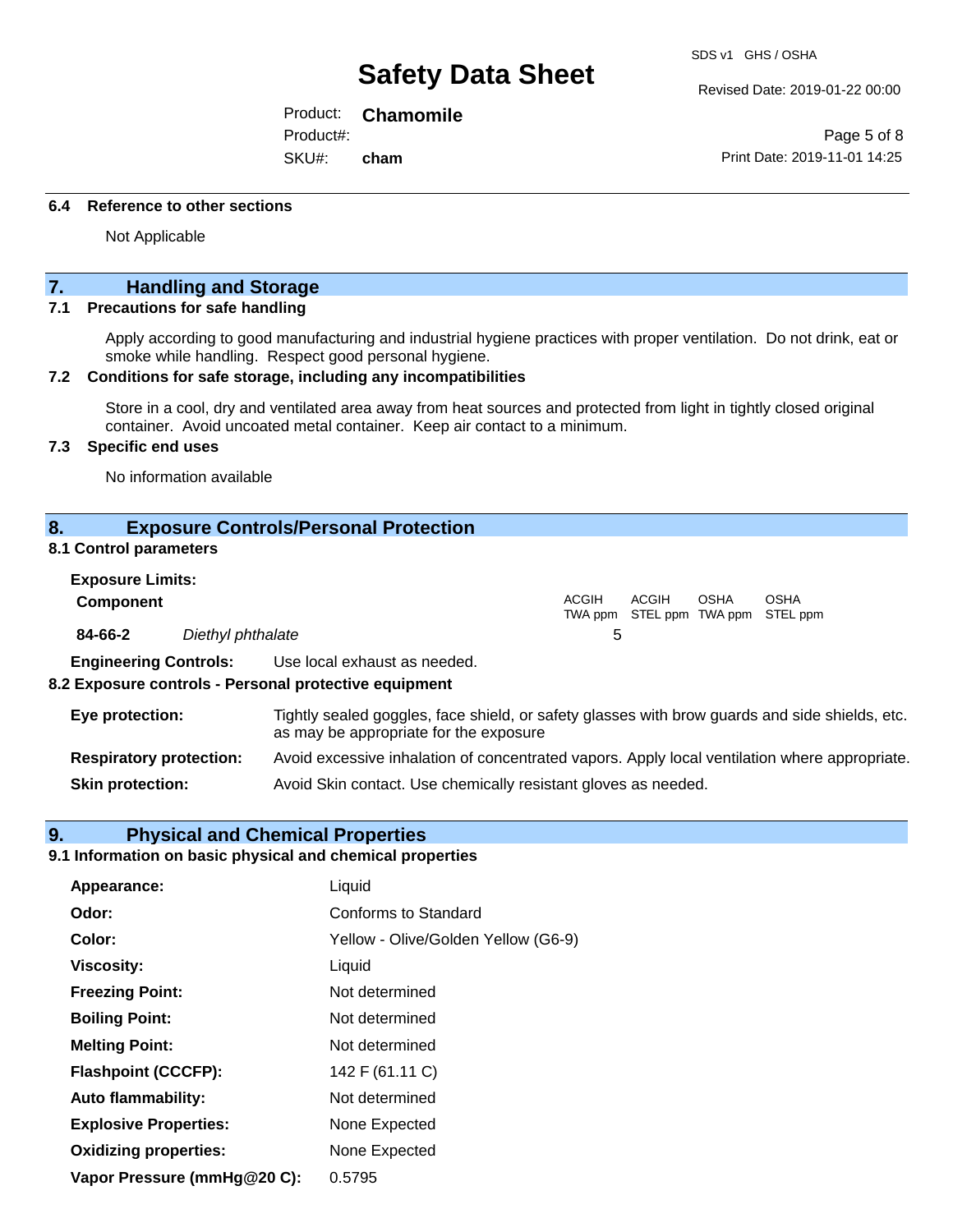#### Revised Date: 2019-01-22 00:00

|           | Product: <b>Chamomile</b> |                              |
|-----------|---------------------------|------------------------------|
| Product#: |                           | Page 6 of 8                  |
| SKU#:     | cham                      | Print Date: 2019-11-01 14:25 |

| %VOC:                    | 0.58   |
|--------------------------|--------|
| Specific Gravity @ 25 C: | 0.9520 |
| Density @ 25 C:          | 0.9490 |
| Refractive Index @ 20 C: | 1.4750 |
| Soluble in:              | Oil    |

## **10. Stability and Reactivity**

| 10.1 Reactivity                         | None                                               |
|-----------------------------------------|----------------------------------------------------|
| <b>10.2 Chemical stability</b>          | Stable                                             |
| 10.3 Possibility of hazardous reactions | None known                                         |
| 10.4 Conditions to avoid                | None known                                         |
| 10.5 Incompatible materials             | Strong oxidizing agents, strong acids, and alkalis |
| 10.6 Hazardous decomposition products   | None known                                         |

## **11. Toxicological Information**

#### **11.1 Toxicological Effects**

Acute Toxicity Estimates (ATEs) based on the individual Ingredient Toxicity Data utilizing the "Additivity Formula"

| Acute toxicity - Oral - (Rat) mg/kg                | (LD50: 2923.9289) May be harmful if swallowed            |
|----------------------------------------------------|----------------------------------------------------------|
| Acute toxicity - Dermal - (Rabbit) mg/kg           | (LD50: 2984.3030) May be harmful in contact with skin    |
| Acute toxicity - Inhalation - (Rat) mg/L/4hr       | (LD50: 34.0422) May be harmful if inhaled                |
| Skin corrosion / irritation                        | May be harmful if inhaled                                |
| Serious eye damage / irritation                    | Causes serious eye damage                                |
| <b>Respiratory sensitization</b>                   | Not classified - the classification criteria are not met |
| <b>Skin sensitization</b>                          | May cause an allergic skin reaction                      |
| <b>Germ cell mutagenicity</b>                      | Not classified - the classification criteria are not met |
| Carcinogenicity                                    | Not classified - the classification criteria are not met |
| <b>Reproductive toxicity</b>                       | Not classified - the classification criteria are not met |
| Specific target organ toxicity - single exposure   | Not classified - the classification criteria are not met |
| Specific target organ toxicity - repeated exposure | Not classified - the classification criteria are not met |
| <b>Aspiration hazard</b>                           | Not classified - the classification criteria are not met |

## **12. Ecological Information**

### **12.1 Toxicity**

| <b>Acute acquatic toxicity</b>     |  |
|------------------------------------|--|
| <b>Chronic acquatic toxicity</b>   |  |
| <b>Toxicity Data on soil</b>       |  |
| <b>Toxicity on other organisms</b> |  |

Not classified - the classification criteria are not met Toxic to aquatic life with long lasting effects **Toxicity Data on soil** no data available **Toxicity on other organisms** no data available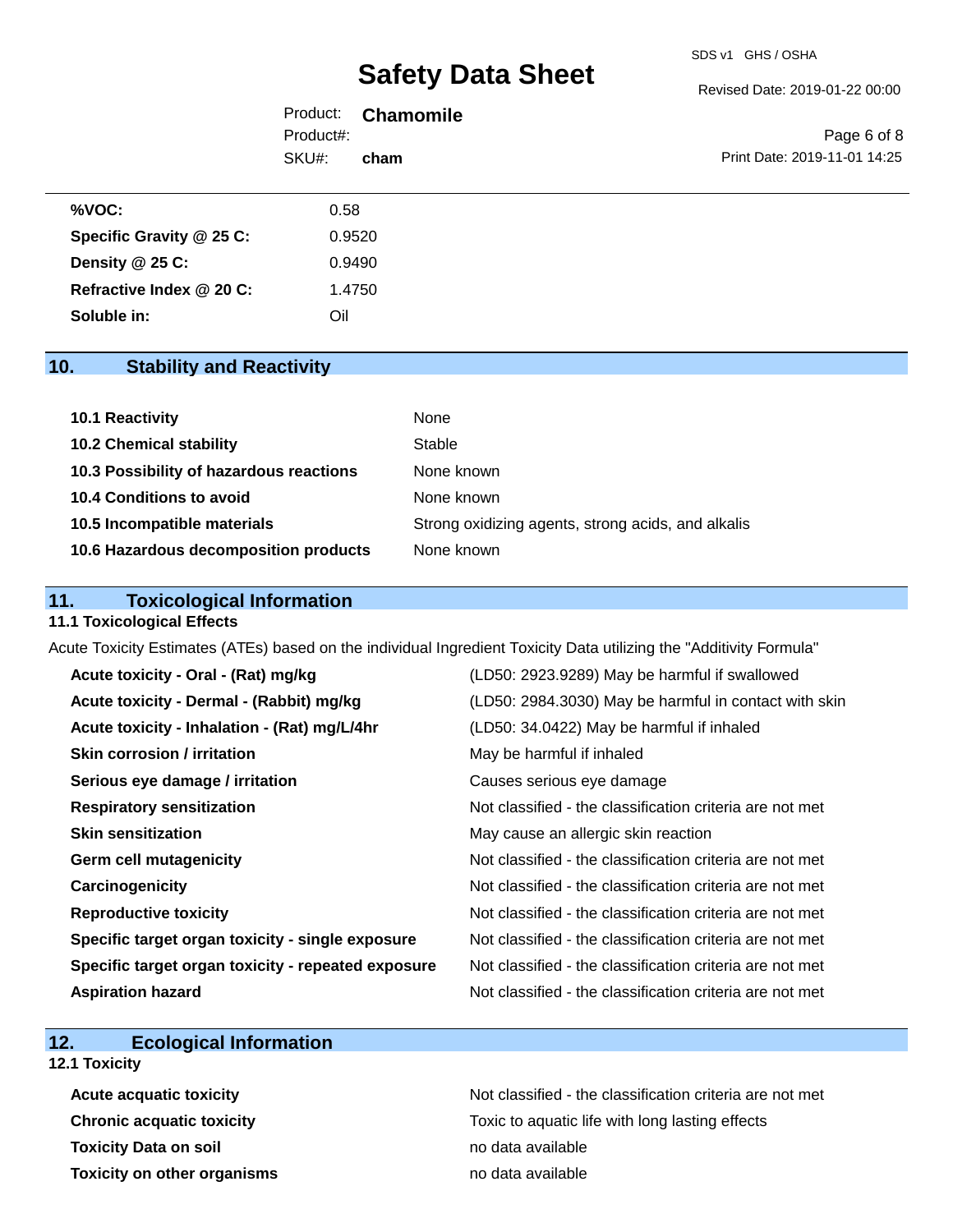SDS v1 GHS / OSHA

Revised Date: 2019-01-22 00:00

|           | Product: <b>Chamomile</b> |                              |
|-----------|---------------------------|------------------------------|
| Product#: |                           | Page 7 of 8                  |
| SKU#:     | cham                      | Print Date: 2019-11-01 14:25 |
|           |                           |                              |

| 12.2 Persistence and degradability | no data available |
|------------------------------------|-------------------|
| 12.3 Bioaccumulative potential     | no data available |
| 12.4 Mobility in soil              | no data available |
| 12.5 Other adverse effects         | no data available |

#### **13. Disposal Conditions**

#### **13.1 Waste treatment methods**

Do not allow product to reach sewage systems. Dispose of in accordance with all local and national regulations. Send to a licensed waste management company.The product should not be allowed to enter drains, water courses or the soil. Do not contaminate ponds, waterways or ditches with chemical or used container.

## **14. Transport Information**

| <b>Marine Pollutant</b>                                       | Yes. Ingredient of greatest environmental impact:<br>5989-27-5 : (1 - 2 %) : Limonene |              |                                     |                 |               |
|---------------------------------------------------------------|---------------------------------------------------------------------------------------|--------------|-------------------------------------|-----------------|---------------|
| <b>Regulator</b>                                              |                                                                                       | <b>Class</b> | <b>Pack Group</b>                   | <b>Sub Risk</b> | UN-nr.        |
| U.S. DOT (Non-Bulk)                                           |                                                                                       |              | Not Regulated - Not Dangerous Goods |                 |               |
| <b>Chemicals NOI</b>                                          |                                                                                       |              |                                     |                 |               |
| <b>ADR/RID (International Road/Rail)</b>                      |                                                                                       |              |                                     |                 |               |
| <b>Environmentally Hazardous</b><br>Substance, Liquid, n.o.s. |                                                                                       | 9            | Ш                                   |                 | <b>UN3082</b> |
| <b>IATA (Air Cargo)</b>                                       |                                                                                       |              |                                     |                 |               |
| <b>Environmentally Hazardous</b><br>Substance, Liquid, n.o.s. |                                                                                       | 9            | Ш                                   |                 | <b>UN3082</b> |
| <b>IMDG (Sea)</b>                                             |                                                                                       |              |                                     |                 |               |
| <b>Environmentally Hazardous</b><br>Substance, Liquid, n.o.s. |                                                                                       | 9            | Ш                                   |                 | <b>UN3082</b> |

# **15. Regulatory Information**

#### **U.S. Federal Regulations**

| <b>TSCA (Toxic Substance Control Act)</b> |                                    |                                   | All components of the substance/mixture are listed or exempt |
|-------------------------------------------|------------------------------------|-----------------------------------|--------------------------------------------------------------|
| 40 CFR(EPCRA, SARA, CERCLA and CAA)       |                                    |                                   | This product contains the following components:              |
| 84-66-2                                   | $201 - 550 - 6$ 10 - 20 %          |                                   | Diethyl phthalate                                            |
| <b>U.S. State Regulations</b>             |                                    |                                   |                                                              |
| <b>California Proposition 65 Warning</b>  |                                    |                                   | This product contains the following components:              |
|                                           |                                    | 123-35-3(NF 204-622-5 0.01 - 0.1% | beta-Myrcene (Natural Source)                                |
| 89-82-7                                   | $201 - 943 - 2 \leq 6$ ppm         |                                   | Pulegone (Natural Source)                                    |
| 93-15-2                                   | $202 - 223 - 0 \leq 2 \text{ ppm}$ |                                   | Methyl Eugenol (Natural Source)                              |
| <b>Canadian Regulations</b>               |                                    |                                   |                                                              |

**DSL DSL 100.00%** of the components are listed or exempt.